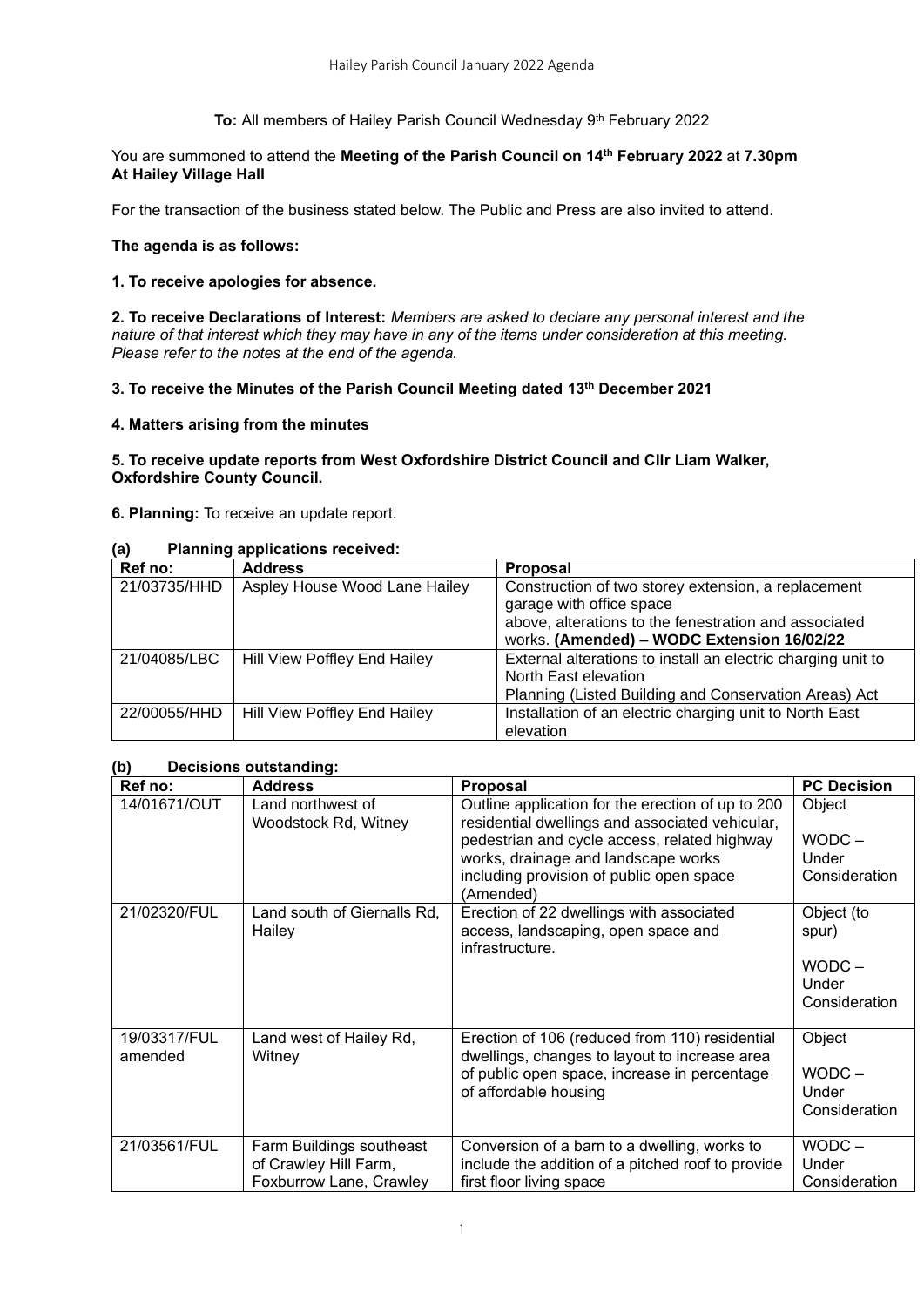| 21/03735/HHD | Aspley House, Wood Lane,<br>Hailey      | Demolition of garage and construction of two<br>storey extension                         | $WODC -$<br>Under<br>Consideration |
|--------------|-----------------------------------------|------------------------------------------------------------------------------------------|------------------------------------|
| 21/03891/FUL | Orchard House, Downshill<br>Lane Hailey | Conversion of two barns to create two self-<br>contained unites with associated parking. | $WODC -$<br>Under<br>Consideration |

### **(c) Decisions made:**

|  | and the contract of the contract of the contract of the contract of the contract of the contract of the contract of<br>,一个人都是一个人的人,就是一个人的人,就是一个人的人,就是一个人的人,就是一个人的人,就是一个人的人,就是一个人的人,就是一个人的人,就是一个人的人,就是一个 |  |
|--|---------------------------------------------------------------------------------------------------------------------------------------------------------------------------------------------------------|--|
|  |                                                                                                                                                                                                         |  |
|  |                                                                                                                                                                                                         |  |

### **7.** Platinum Jubilee *(Cllr Andy Smith)*

### **8**. **Village Hall** *(Cllr Ann Gibson)*

**(a)** Village Hall Management Committee

# **9**. **To receive a Neighbourhood Policing Report** *(Cllr Andy Smith)*

### **10. Amenities:** *(Cllr Ann Gibson)*

- Playground - routine inspection; update on maintenance; routine cleaning and weeding; grant application for mixed ability playground equipment;

- Allotments (including Allotments for the Labouring Poor) ALP (Poffley End Lane) - arrangements for repainting five-bar gate HPC (Hemplands) - Water supply; improvements - paths, raised beds, etc.; car park maintenance responsibility; movement of shed

# **(b) Sale of Wood Green**

# **(c) Update on installation of defibrillator at New Yatt**

- To receive quotes for an electrician for final installation work

#### **11. Highways and Traffic:** To receive update reports. *(Cllr Andy Smith)*

**(a)** Burford Experimental Traffic Regulation Order update *(Cllr Graham Knaggs)*

The decision to revoke the Burford ETRO was 'called in' and referred to the Scrutiny Committee - they subsequently referred it to the Cabinet.

As the Burford ETRO has now expired, if Cabinet consider a weight restriction at A361 Burford should be implemented, a new Traffic Regulation Order would need to be promoted. Any Traffic Regulation order will be subject to formal consultation, and should objections be received, this will require a decision.

OCC's is considering the costs and benefits of developing area wide restrictions across Oxfordshire including close working with neighbouring authorities, as part of the county wide freight strategy, as soon as practicable. Noting any future approval of area wide weight restrictions would likely see existing environmental weight restrictions revoked subject to consultation.

- **(b)** Update on Flooding Working Group
- **(c)** Update on Gigaclear

#### **12. Environment** *(Cllr Michael Drew)*

#### **(a)** Burial Grounds

#### **(b)** Footpaths

- To note recommendation by OCC to upgrade to a Restricted Byway from Bridewell cottages to North Leigh Lane in the Parishes of North Leigh and Hailey.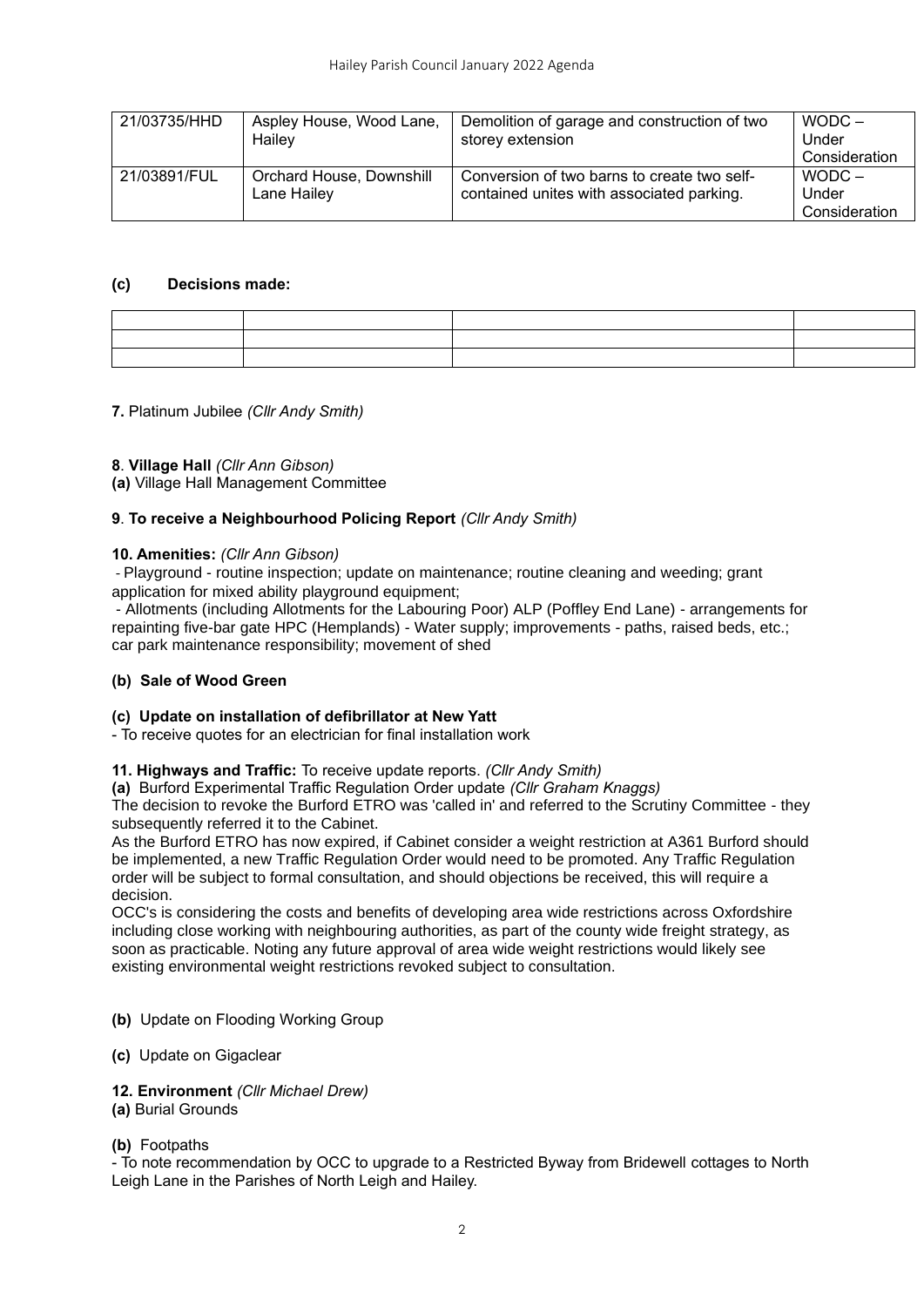- **(c)** Grass cutting
- **(d)** Trees
- **(e)** Update on repair of sign at Delly Pool
- **(f)** Verge at Delly Pool

### **13. Allotments (including Allotments for Labouring Poor Charity) ALP:**

**(a)** Update on request to purchase strip of land along Priest Hill Lane adjoining Giernalls Triangle by Leda Properties

#### **HPC (Hemplands):**

**(a)** Update on Hemplands allotments:

- Water supply

- To consider quotes for laying paths

# **14. Finance and Administration:**

### **(a) Payments received:**

| <b>Hailey Football Club</b>  | £250.00 |
|------------------------------|---------|
| <b>Public Sector Deposit</b> | E4.91   |
| <b>Banbury Memorials</b>     | £142.00 |

### **(b)Accounts for authorisation and payment:**

| <b>Tracey Cameron</b> | Clerk's December net salary   | £532.29 |
|-----------------------|-------------------------------|---------|
|                       | Expenses/Allowance            | £20.23  |
|                       | Total:                        | £552.52 |
| Village Hall          | <b>Parish Council Meeting</b> | £15.00  |

#### **(c) Hailey Parish Council bank balances**

| To 31 <sup>st</sup> January 2022                   |            |
|----------------------------------------------------|------------|
| Unity Trust Current Account                        | £4636.30   |
| Unity Trust Deposit account                        | £33,699.85 |
| COIF Public Sector Deposit Fund                    | £35,000.00 |
| Allotments for Labouring Poor                      |            |
| Allotments for Labouring Poor COIF deposit account |            |

#### **15. Correspondence received**

#### **16. New Village Hall project**

Cllrs Knaggs and Smith met Nick Hardcastle of Leda Properties (the landowner of the Giernalls' Triangle at the end of the Recreation Ground). In principle they are prepared to facilitate access to the bottom of the Recreation Ground (i.e. at the BMX track) should it be selected as the location of the new Village Hall.

At our January meeting Cllr Drew suggested that we consider the old burial ground as allocation for the new Village Hall (it is owned by the Oxford Diocese but maintained by the PC as it is a "closed churchyard").

The Disused Burial Grounds Act 1884 prohibits building on such grounds except for the purpose of enlarging the church.

Architects Brief - updated version following discussions at the 11th January meeting has been circulated separately

New Village Hall invitation to tender – circulated separately alongside Architects Brief